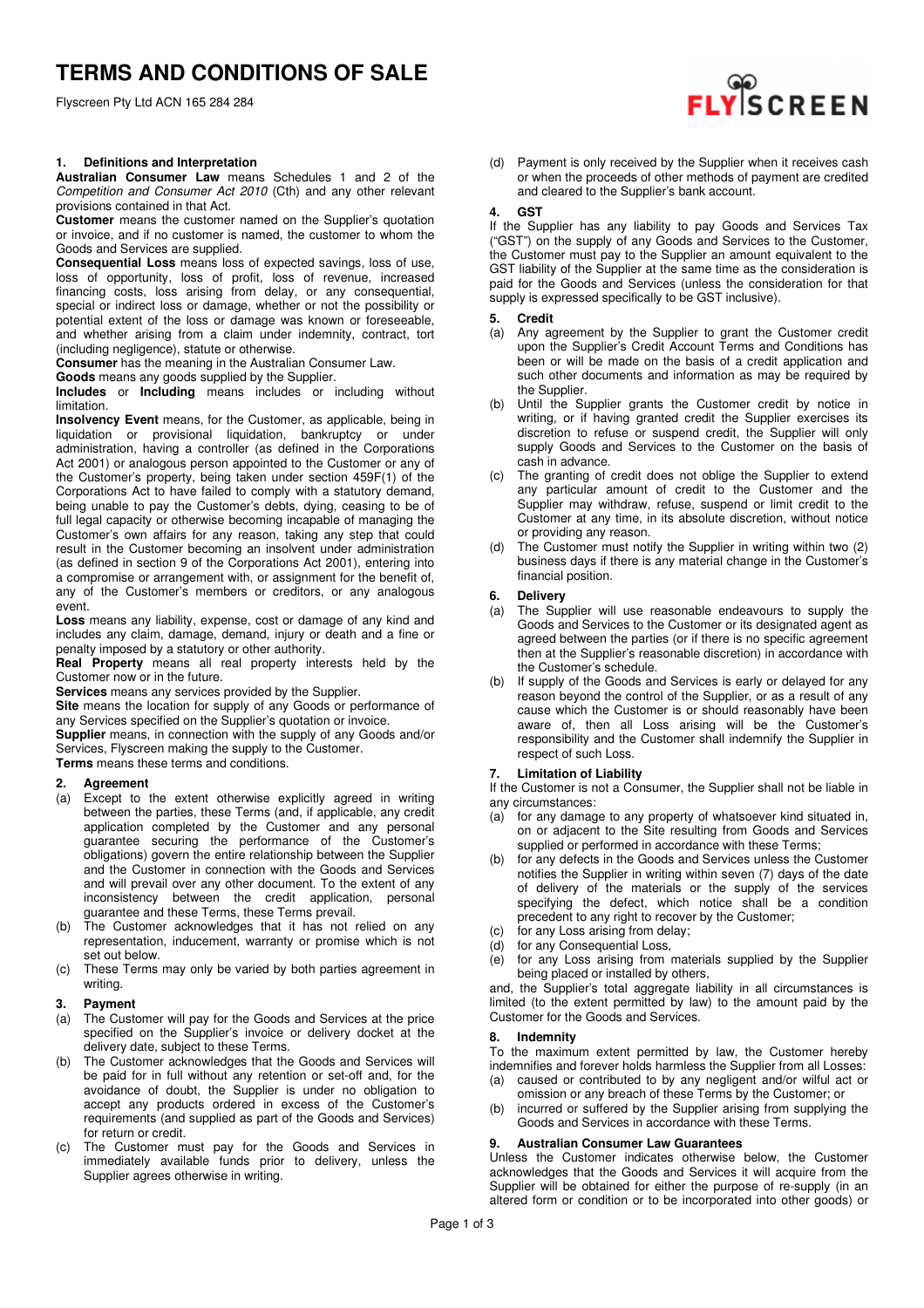for the purpose of using them up or transforming them in trade or commerce in the course of a process of production or manufacture or in the course of repairing or treating other goods or fixtures on land.

 $\square$ By ticking this box, the Customer notifies the Supplier that it is acquiring the Goods for a purpose other than that stated immediately above, in which event the provisions below may apply.

If the Customer is a Consumer and any of the Goods supplied by the Supplier are not goods of a kind ordinarily acquired for personal, domestic or household use or consumption, the Customer agrees that the Supplier's liability for a failure to comply with a consumer guarantee under the Australian Consumer Law in relation to those Goods (other than a guarantee under sections 51(title), 52(undisturbed possession) and 53(undisclosed securities) of the Australian Consumer Law), is limited to, at the option of the Supplier, one or more of the following:

- (a) the replacement of the Goods or the supply of equivalent goods;
- (b) the repair of the Goods;
- (c) the payment of the cost of replacing the Goods or of acquiring equivalent goods; or
- (d) the payment of the cost of having the Goods repaired.

If the Customer is a Consumer and any of the Work services supplied by the Supplier are not services of a kind ordinarily acquired for personal, domestic or household use or consumption, the Supplier's liability for a failure to comply with a consumer guarantee under the Australian Consumer Law in relation to those Work services is limited to, at the option of the Supplier:

- (e) the supply of the Work services again; or
- (f) the payment of the cost of having the Work services supplied again.

#### **10. Site Access**

- (a) The Supplier will deliver and the Customer will receive the Goods and Services at the location stated on the face of the Supplier's quotation or invoice in a timely manner.
- (b) Entry upon the Site remains at the sole discretion of the Supplier and if, at the Customer's request, the Supplier agrees to enter upon the Site for the supply of the Goods and Services, the Customer will be responsible for providing adequate, and timely access to the Site for the Supplier's material, personnel and equipment and the Customer will indemnify the Supplier for all Loss (including delay and establishment costs) incurred by the Supplier as a result of failure to provide such access.
- (c) If the Supplier or its agents enter the Site for the purposes of delivering the Goods, the Customer shall indemnify the Supplier for any Loss incurred by the Supplier arising out of or in connection with such entry upon the Site.
- (d) Where the Supplier leaves equipment on the Site in connection with the supply of the Goods and Services, the Customer shall take all reasonable precautions to secure the Site to prevent loss or damage to the equipment or any injury to persons entering upon the Site.

#### **11. Variations**

- (a) The Supplier is not obliged to carry out any variation which is outside the scope of the Goods and Services.
- (b) Any variation that the Supplier does carry out shall be subject to these Terms and shall be charged to and paid for by the Customer at an agreed rate or, failing agreement, at a reasonable rate determined by the Supplier.

#### **12. Force Majeure**

The Supplier shall not be liable in any way for any delay in the supply of Goods or performance of Services where such delay occurs by reason of any cause whatsoever beyond the reasonable control of the Supplier, including without limiting the generality thereof, restrictions of Government or other statutory authorities, wars, fires, epidemics, failure or fluctuation in any electrical power supply, storm, flood, earthquake, accident, labour dispute, plant breakdown, materials or labour shortage, the change or introduction of any law or regulation or an act or omission of any supplier or other third party or any failure of any equipment owned or operated by them.

# **13. Risk**

- (a) Upon delivery of any Goods and Services to the Site, all risk in relation to those materials shall pass to the Customer. Where the Customer collects any Goods, risk passes to the Customer when the Goods are loaded on the Customer's vehicle.
- (b) Legal and equitable title to the Goods shall not pass to the Customer until the Supplier has been paid in full.
- (c) Until the Supplier has been paid in full, the Customer:
	- holds the Goods as bailee for the Supplier and a fiduciary relationship exists between the Customer and the Supplier;
	- ii) shall store the Goods separately from any other goods and in a manner which clearly identifies them as goods of the Supplier and shall maintain the state and condition in which they were received;
	- iii) shall, if required by the Supplier, deliver the Goods to the Supplier; and
	- iv) is under an obligation to account to the Supplier for the proceeds of the sale of any Goods and Services.

Nothing in these Terms shall prevent the Supplier from taking action for recovery of the sale price of the Goods and Services.

# **14. Default**

- (a) If the Customer fails to comply with any of these Terms, suffers an Insolvency Event or makes any misrepresentation to the Supplier, the balance of the Customer's account to the Supplier will become due and payable immediately.
- The Customer agrees that it must advise the Supplier in writing of the occurrence of any Insolvency Event, any change in its name ownership or control, any change in its shareholding structure or directors, any step being taken to sell an asset or assets (separately or together having a value being greater than 20% in value of its gross assets) as soon as practicable and not later than within two (2) business days of such event, change or step occurring. The Customer acknowledges that, despite any such event, change, or step the Customer remains liable to pay the price for all Goods and Services supplied.
- The Customer agrees that it must promptly notify the Supplier in writing of any change to its registered address or other contact details provided to the Supplier.

#### **15. Overdue amounts and security**

- (a) Any amount not paid by the due date will incur interest at a rate of 2% above the rate for the time being fixed by section 2 of the Penalty Interest Rates Act 1983 (Vic) calculated daily and compounded monthly.
- The Customer agrees to pay all costs and expenses (including legal costs, commissions paid by the Supplier to any commercial or mercantile agent and dishonour fees) incurred by the Supplier in connection with the recovery of overdue amounts and enforcing the charge in clause 15(c).
- As security for any amounts due to the Supplier from time to time, the Customer charges all of its legal and equitable interest (both present and future) of whatsoever nature held in any and all Real Property to the Supplier.
- (d) Without limiting the generality of the charge in clause 15(c), the Customer agrees, on request by the Supplier, to execute any documents and do all things reasonably required by the Supplier, to perfect the charge given in clause 15(c) including registering a mortgage security over any Real Property. The Customer appoints the Supplier to be the Customer's lawful attorney for the purposes of executing and registering such documents and taking all such steps in that regard.
- (e) The Customer consents unconditionally to the Supplier lodging a caveat or caveats noting its interest in any Real Property.
- A statement in writing signed by an authorised officer of the Supplier setting out the moneys due or owing to the Supplier at the date of the statement shall be sufficient evidence of the amount so due or owing until the contrary is proven.

#### **16. Retention of Title**

- (a) The Supplier retains legal and equitable title in any Goods supplied to the Customer until the Supplier has received payment in full for or in connection with the supply of the relevant Goods and Services. Until payment in full has been received, the following terms apply.
- Notwithstanding that title in the Goods remains with the Supplier until payment has been received in full, the Customer may sell such goods or use the Goods in in the ordinary course of the Customer's business. As between the Customer and the purchaser of any item of the Goods, the Customer sells as principal and not as agent of the Supplier. The Customer must hold the proceeds of sale of each item of Goods in a separate fund on trust for the Supplier and the Customer is under a duty to account to the Supplier for such proceeds. The creation of, or any failure of, any such trust shall not in any way limit the obligation of the Customer to pay an amount to the Supplier for the Goods supplied.